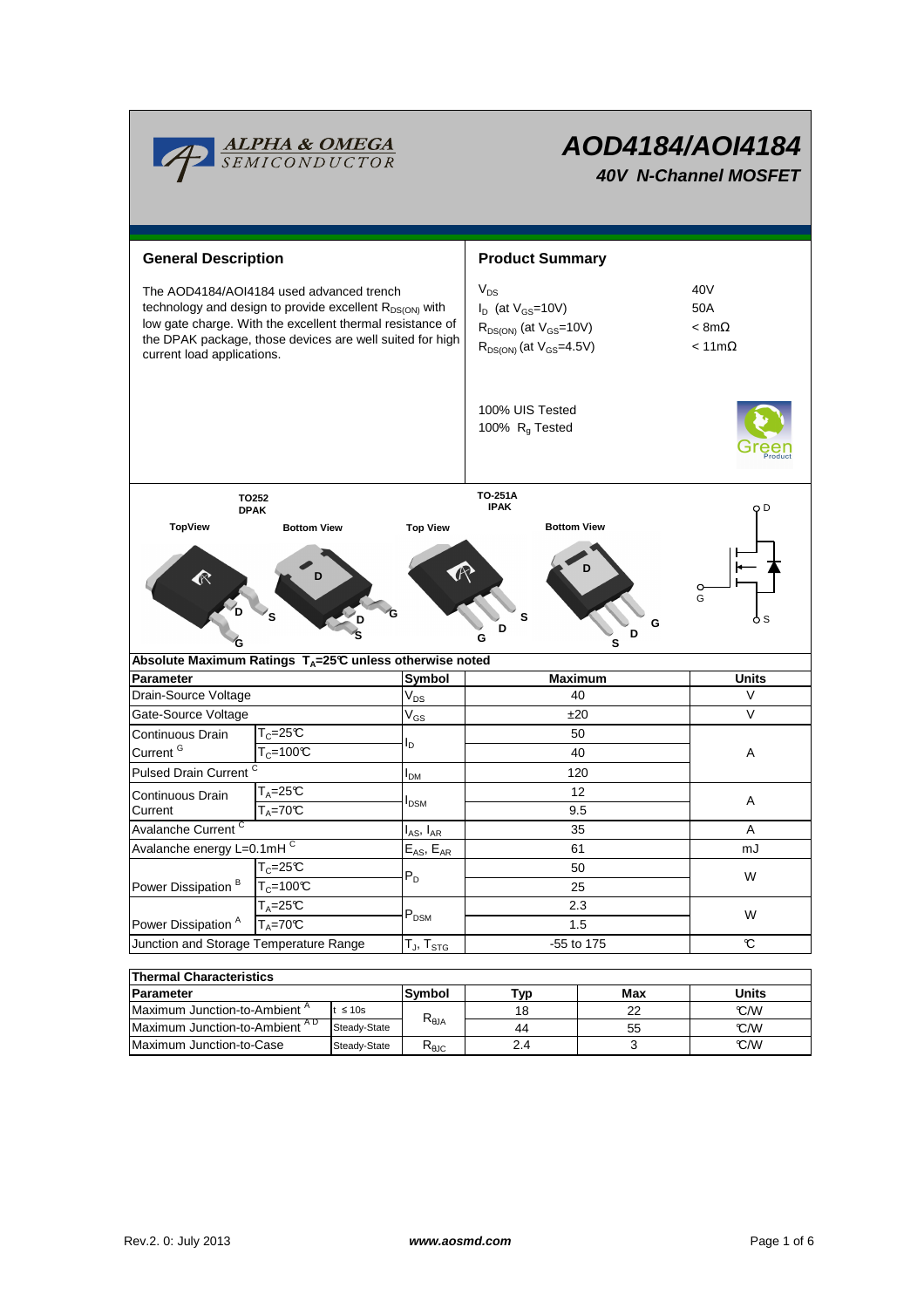

#### **Electrical Characteristics (TJ=25°C unless otherwise noted)**

| <b>Symbol</b>                          | Parameter                             | <b>Conditions</b>                                                                      |                              | Min  | <b>Typ</b> | Max  | <b>Units</b> |  |  |
|----------------------------------------|---------------------------------------|----------------------------------------------------------------------------------------|------------------------------|------|------------|------|--------------|--|--|
| <b>STATIC PARAMETERS</b>               |                                       |                                                                                        |                              |      |            |      |              |  |  |
| <b>BV<sub>DSS</sub></b>                | Drain-Source Breakdown Voltage        | $I_D = 250 \mu A$ , $V_{GS} = 0V$                                                      |                              | 40   |            |      | $\vee$       |  |  |
| $I_{DSS}$                              | Zero Gate Voltage Drain Current       | $V_{DS}$ =40V, $V_{GS}$ =0V                                                            |                              |      |            | 1    |              |  |  |
|                                        |                                       |                                                                                        | $T_{\text{J}} = 55^{\circ}C$ |      |            | 5    | μA           |  |  |
| l <sub>GSS</sub>                       | Gate-Body leakage current             | $V_{DS} = 0V$ , $V_{GS} = \pm 20V$                                                     |                              |      |            | ±100 | nA           |  |  |
| $V_{GS(th)}$                           | Gate Threshold Voltage                | V <sub>DS</sub> =V <sub>GS</sub> I <sub>D</sub> =250µA                                 |                              | 1.7  | 2.2        | 2.6  | $\vee$       |  |  |
| $I_{D(ON)}$                            | On state drain current                | $V_{GS}$ =10V, $V_{DS}$ =5V                                                            |                              | 120  |            |      | A            |  |  |
| $R_{DS(ON)}$                           | Static Drain-Source On-Resistance     | $V_{GS}$ =10V, $I_D$ =20A                                                              |                              |      | 6.7        | 8    |              |  |  |
|                                        |                                       |                                                                                        | $T_i = 125C$                 |      | 11         | 13   | $m\Omega$    |  |  |
|                                        |                                       | $V_{GS}$ =4.5V, $I_{D}$ =15A                                                           |                              |      | 8.5        | 11   | $m\Omega$    |  |  |
| $g_{FS}$                               | <b>Forward Transconductance</b>       | $V_{DS}$ =5V, $I_D$ =20A                                                               |                              |      | 37         |      | S            |  |  |
| $V_{SD}$                               | Diode Forward Voltage                 | $IS=1A, VGS=0V$                                                                        |                              |      | 0.72       | 1    | $\vee$       |  |  |
| ıs.                                    | Maximum Body-Diode Continuous Current |                                                                                        |                              |      |            | 20   | A            |  |  |
|                                        | <b>DYNAMIC PARAMETERS</b>             |                                                                                        |                              |      |            |      |              |  |  |
| $C_{\text{iss}}$                       | <b>Input Capacitance</b>              | $V_{GS}$ =0V, $V_{DS}$ =20V, f=1MHz                                                    |                              | 1200 | 1500       | 1800 | pF           |  |  |
| $\mathsf{C}_{\mathrm{oss}}$            | <b>Output Capacitance</b>             |                                                                                        |                              | 150  | 215        | 280  | pF           |  |  |
| $C_{\rm rss}$                          | Reverse Transfer Capacitance          |                                                                                        |                              | 80   | 135        | 190  | pF           |  |  |
| R <sub>g</sub>                         | Gate resistance                       | $V_{GS}$ =0V, $V_{DS}$ =0V, f=1MHz                                                     |                              | 2    | 3.5        | 5    | Ω            |  |  |
|                                        | <b>SWITCHING PARAMETERS</b>           |                                                                                        |                              |      |            |      |              |  |  |
| Q <sub>g</sub> (10V)                   | Total Gate Charge                     | $V_{GS}$ =10V, $V_{DS}$ =20V, $I_{D}$ =20A                                             |                              | 21   | 27.2       | 33   | nC           |  |  |
| $Q_q(4.5V)$                            | <b>Total Gate Charge</b>              |                                                                                        |                              | 10   | 13.6       | 16   | nC           |  |  |
| $\mathsf{Q}_{\underline{\mathsf{gs}}}$ | Gate Source Charge                    |                                                                                        |                              |      | 4.5        |      | nС           |  |  |
| $\mathsf{Q}_{\mathsf{gd}}$             | Gate Drain Charge                     |                                                                                        |                              |      | 6.4        |      | nC           |  |  |
| $t_{D(on)}$                            | Turn-On DelayTime                     |                                                                                        |                              |      | 6.4        |      | ns           |  |  |
| $\mathfrak{t}_{\mathsf{r}}$            | Turn-On Rise Time                     | $V_{GS}$ =10V, V <sub>DS</sub> =20V, R <sub>L</sub> =1Ω,<br>$R_{\text{GEN}} = 3\Omega$ |                              |      | 17.2       |      | ns           |  |  |
| $t_{D(off)}$                           | Turn-Off DelayTime                    |                                                                                        |                              |      | 29.6       |      | ns           |  |  |
| $t_f$                                  | <b>Turn-Off Fall Time</b>             |                                                                                        |                              |      | 16.8       |      | ns           |  |  |
| $\mathfrak{t}_{\text{rr}}$             | Body Diode Reverse Recovery Time      | $I_F = 20A$ , dl/dt=100A/ $\mu$ s                                                      |                              | 20   | 29         | 38   | ns           |  |  |
| $Q_{rr}$                               | Body Diode Reverse Recovery Charge    | $I_F = 20A$ , dl/dt=100A/ $\mu$ s                                                      |                              | 18   | 26         | 34   | nC           |  |  |

A. The value of R<sub>BJA</sub> is measured with the device mounted on 1in<sup>2</sup> FR-4 board with 2oz. Copper, in a still air environment with T<sub>A</sub> =25°C. The Power dissipation P<sub>DSM</sub> is based on R <sub>θJA</sub> and the maximum allowed junction temperature of 150°C. The value in any given application depends on the user's specific board design, and the maximum temperature of 175°C may be used if the PCB allows it.

B. The power dissipation P<sub>D</sub> is based on T<sub>JMAX)</sub>=175°C, using junction-to-case thermal resistance, and is more useful in setting the upper<br>dissipation limit for cases where additional heatsinking is used.

C. Repetitive rating, pulse width limited by junction temperature  $T_{J(MAX)}$ =175°C. Ratings are based on low frequency and duty cycles to keep initial  $T_1 = 25^\circ$  C.

D. The  $R_{\theta_{\text{A}}A}$  is the sum of the thermal impedence from junction to case  $R_{\theta_{\text{A}}C}$  and case to ambient.

E. The static characteristics in Figures 1 to 6 are obtained using <300µs pulses, duty cycle 0.5% max.<br>F. These curves are based on the junction-to-case thermal impedence which is measured with the device mounted to a larg a maximum junction temperature of  $T_{J(MAX)}$ =175° C. The SOA curve provides a single pulse rating.

G. The maximum current rating is package limited.

H. These tests are performed with the device mounted on 1 in<sup>2</sup> FR-4 board with 2oz. Copper, in a still air environment with T<sub>A</sub>=25°C.

COMPONENTS IN LIFE SUPPORT DEVICES OR SYSTEMS ARE NOT AUTHORIZED. AOS DOES NOT ASSUME ANY LIABILITY ARISING OUT OF SUCH APPLICATIONS OR USES OF ITS PRODUCTS. AOS RESERVES THE RIGHT TO IMPROVE PRODUCT DESIGN, FUNCTIONS AND RELIABILITY WITHOUT NOTICE.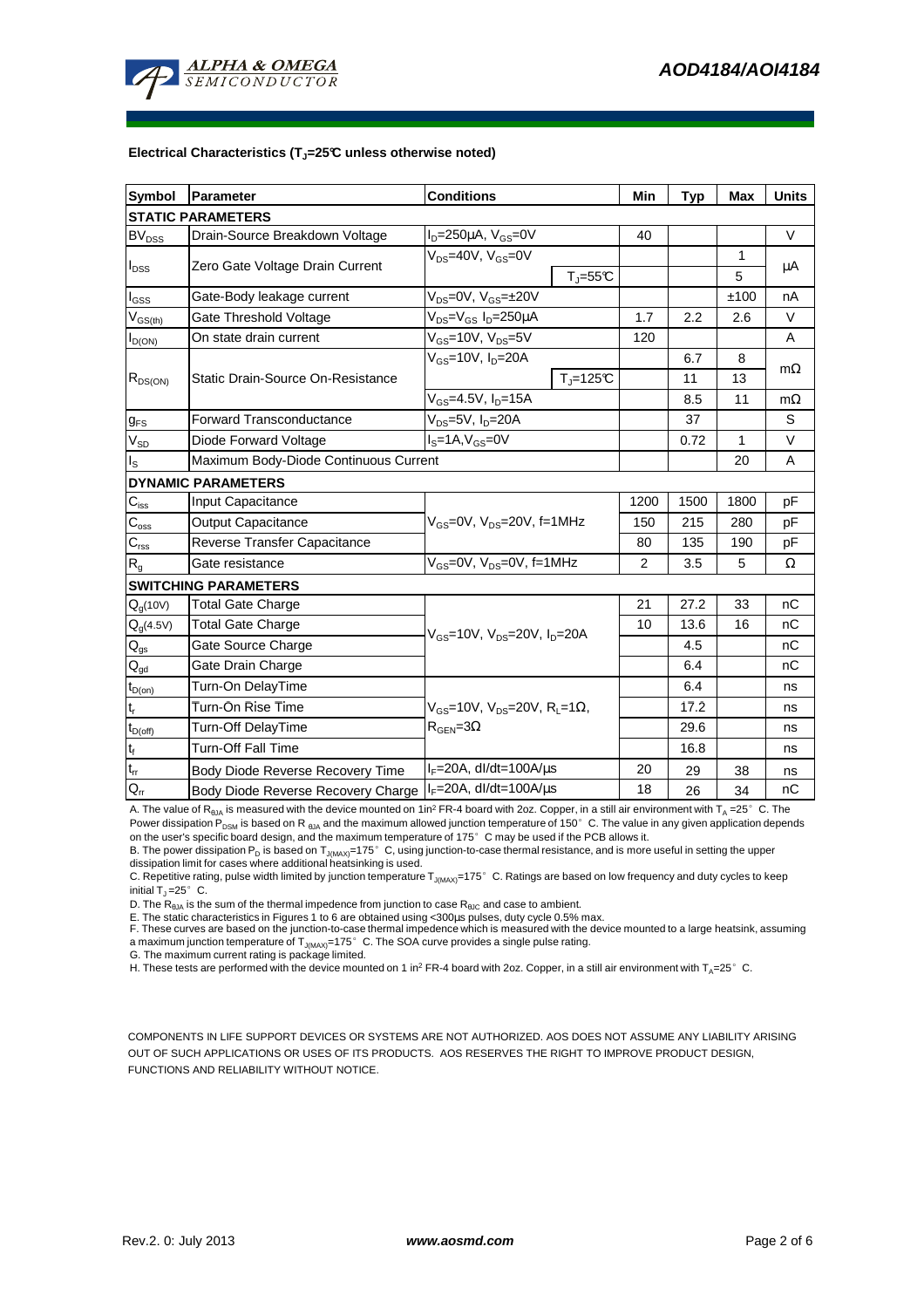

# **TYPICAL ELECTRICAL AND THERMAL CHARACTERISTICS**

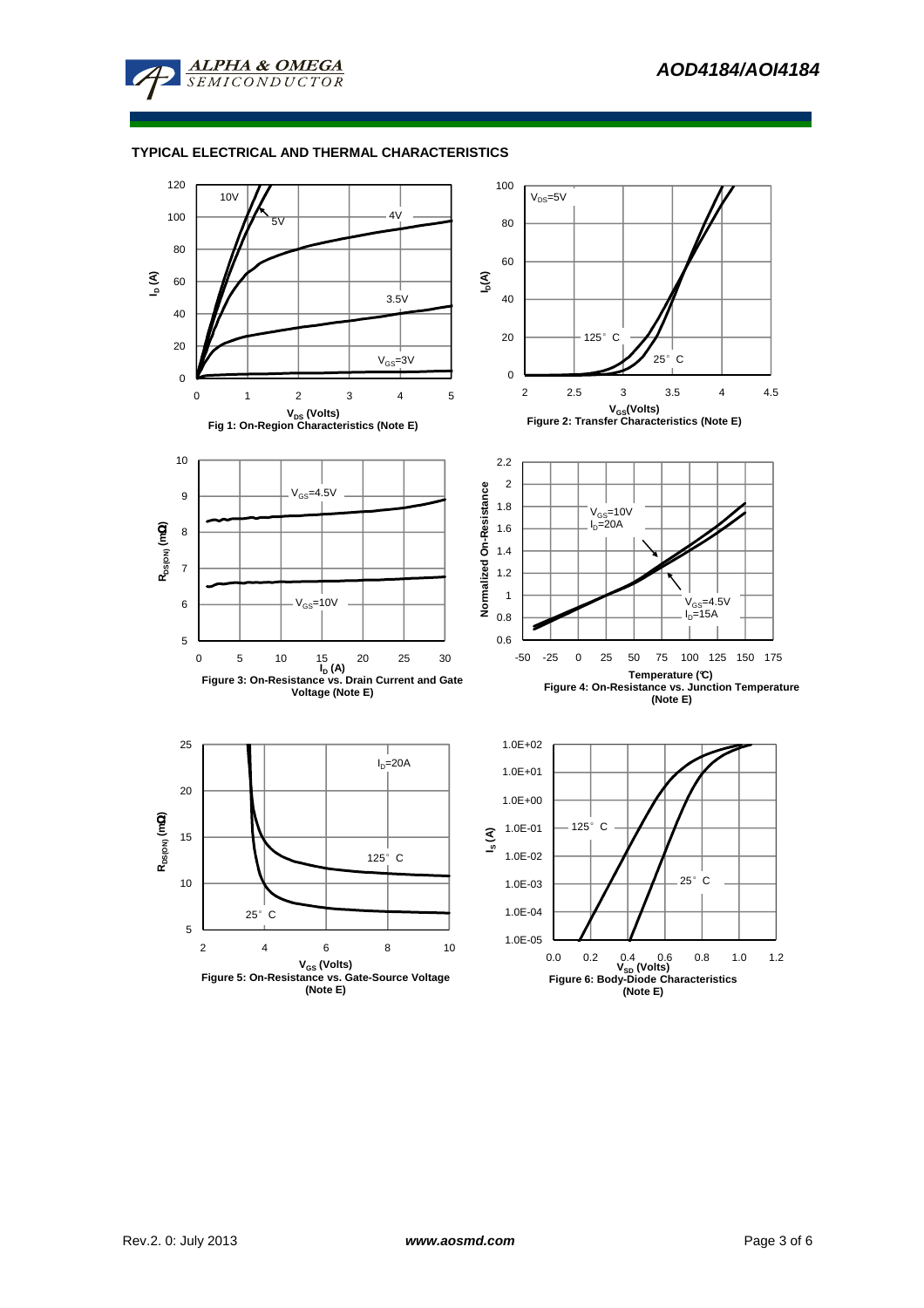

# **TYPICAL ELECTRICAL AND THERMAL CHARACTERISTICS**



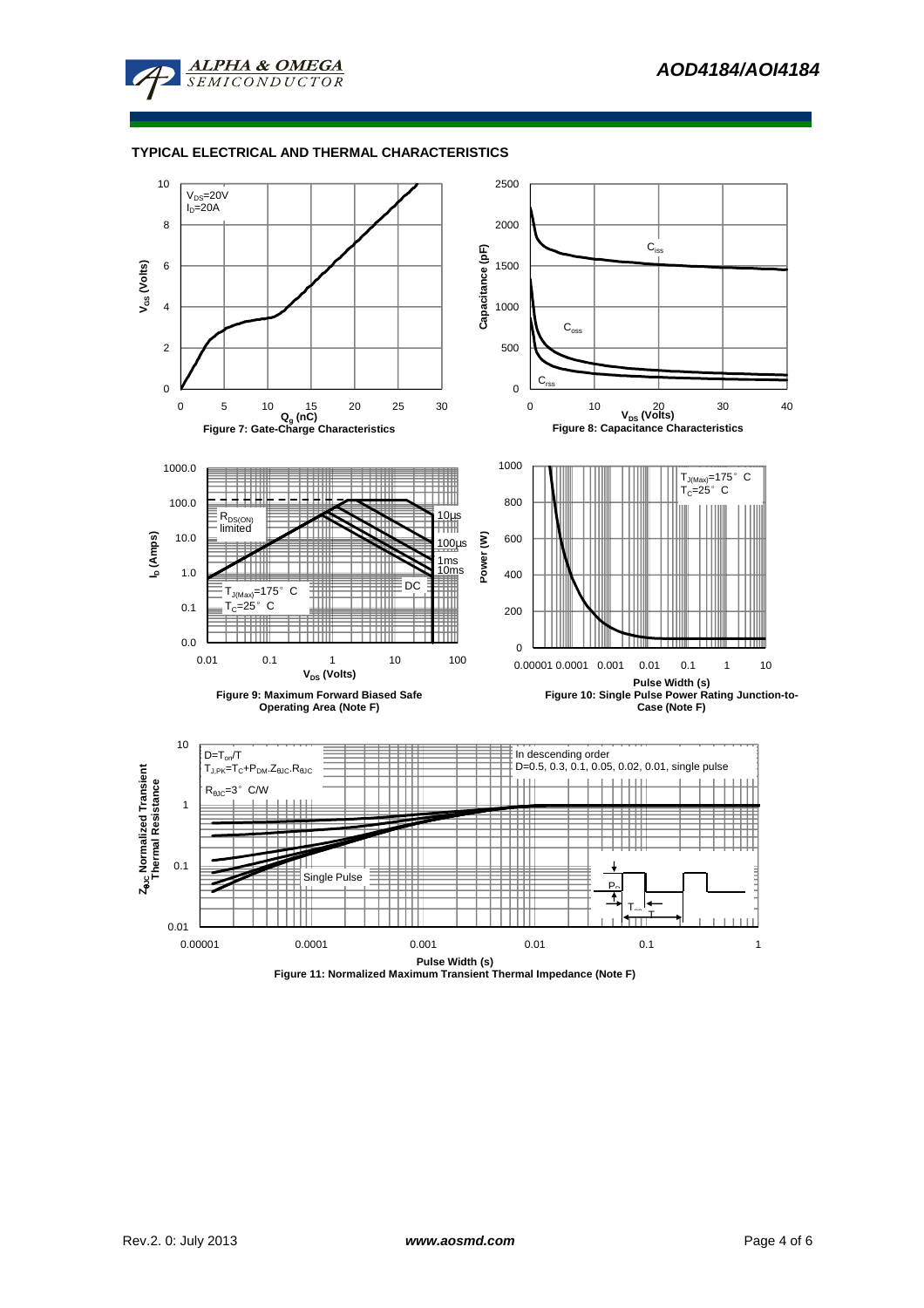

## **TYPICAL ELECTRICAL AND THERMAL CHARACTERISTICS**